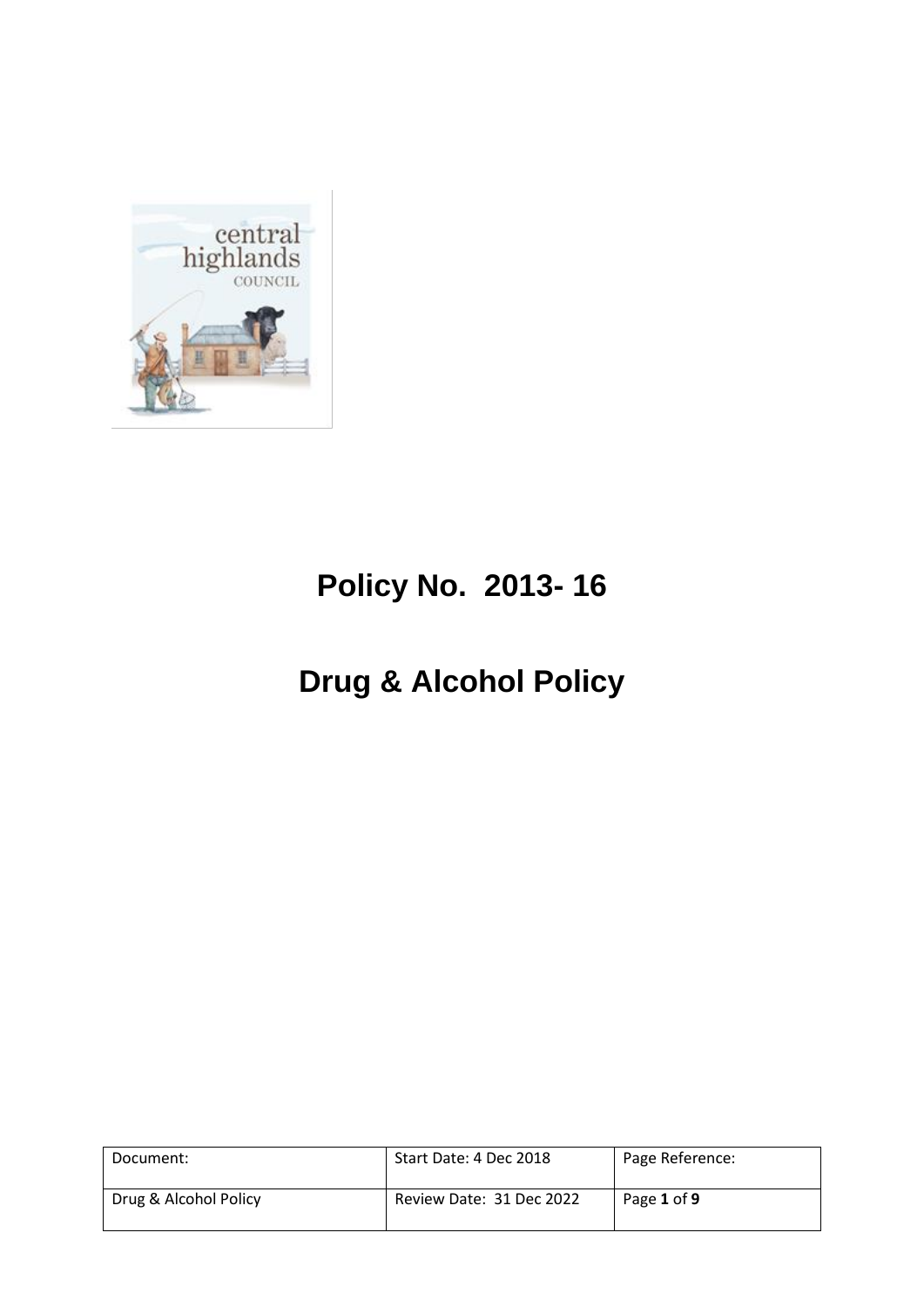### **PURPOSE OF POLICY**

Central Highlands Council (the "Council") has legal obligations in relation to the health and safety of employees and to others when they are on council premises. The Council is committed to providing and maintaining a safe work environment, one that ensures the health and safety of employees and others at work. A safe and productive work environment includes the respectful treatment of others in the workplace.

The use of drugs or alcohol in the workplace may impair an employee's ability to perform their work safely, efficiently and with respect for colleagues, community members and others.

The purpose of this Policy is to reduce and eliminate the likelihood of possible injury and/or potential negative effects resulting from alcohol and drug use and/or abuse in the work environment.

#### **SCOPE**

This Policy applies to all staff, agents and contractors (including temporary contractors or subcontractors) of the Council, collectively referred to in this Policy as 'workplace participants'.

The obligations in this policy also extend to work-related functions and places that may not be Council premises but at which Council work is performed. A "work-related function" is any function that is directly connected to work, for example, conferences, work lunches or meetings, Christmas parties, client functions etc. Workplace participants are required to comply with this Policy at all work-related functions. This Policy also applies when workplace participants go to other workplaces in connection with work, for example when visiting a community member, client or supplier.

It should be noted that in circumstances where a workplace participant's behaviour or conduct may involve a breach of any Australian law, the Council may notify the police or other relevant government authority.

#### **DEFINITIONS**

**"BAC"** means Blood Alcohol Content. The prescribed limit for blood alcohol content in this Policy is *Zero (0.00)* grams of alcohol in 100 millilitres of blood.

**"Drugs"** includes illegal drugs and prescription or pharmacy drugs, as defined below.

**"Illegal drugs"** includes any drug prohibited by State or Federal law. For the purposes of this Policy, marijuana is considered to be an illegal drug. "Illegal drugs" also includes prescription

| Document:             | Start Date: 4 Dec 2018   | Page Reference: |
|-----------------------|--------------------------|-----------------|
| Drug & Alcohol Policy | Review Date: 31 Dec 2022 | Page 2 of 9     |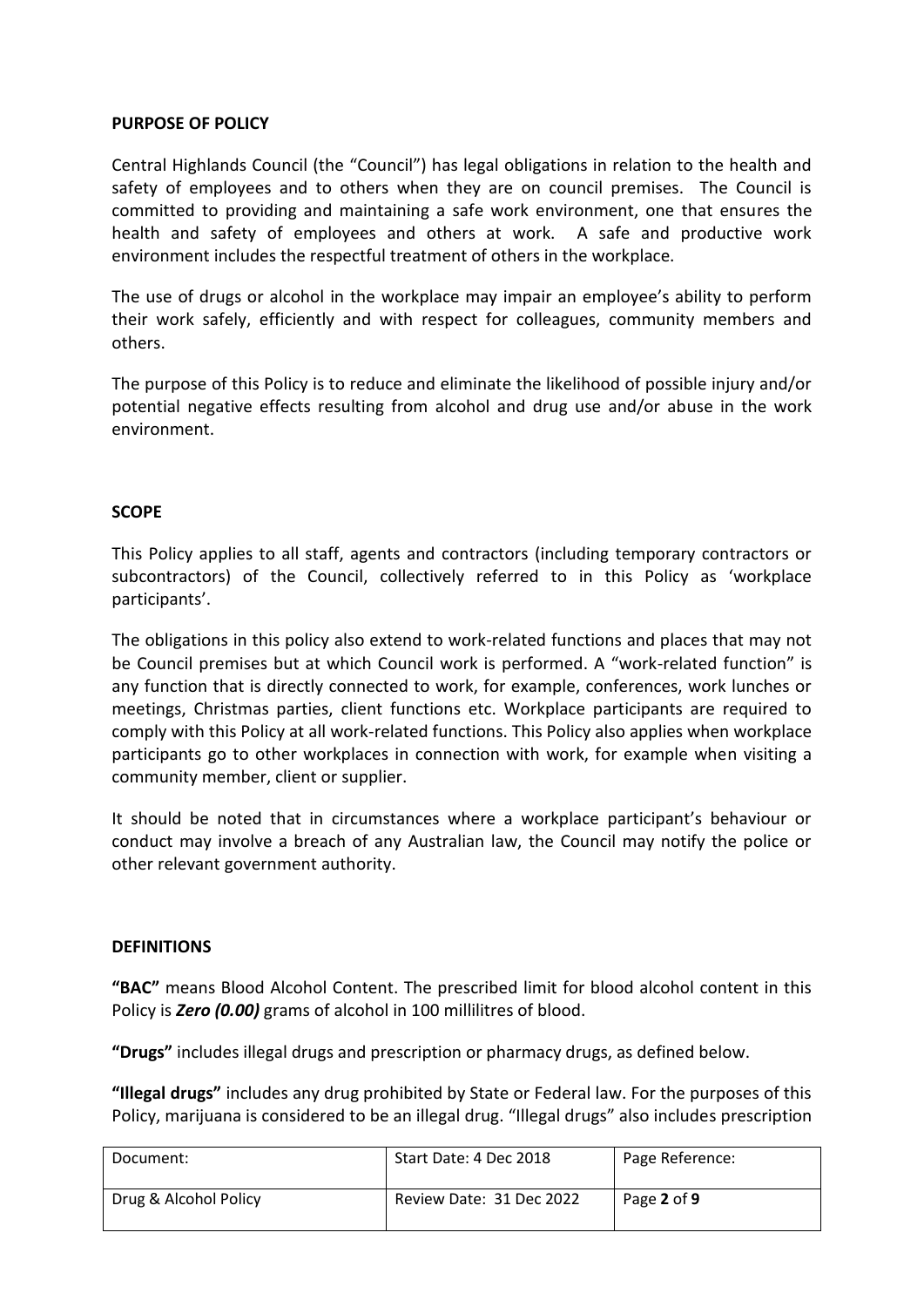or pharmacy drugs (as defined below) which are used without the necessary prescription or for non-medical purposes.

**"Positive Result for Alcohol"** means a blood alcohol concentration of *greater than zero (0.00),* or the refusal to undergo a test.

**"Positive Result for Drugs"** means detection of a drug of the cut-off level or higher as referred to in the relevant standard, which for Australia is currently: 'Australian Standard 4308/2001: Recommended Practises for the Collection, Detection and Quantification of Drugs of Abuse in Urine'.

**"Prescription and Pharmacy drugs"**: The Council recognises that workplace participants may have legitimate medical reasons for taking some medications, prescribed for them by a medical practitioner. Employees may also have legitimate reason to use some nonprescription medications which are lawfully available at Australian pharmacies. These drugs are referred to in this policy as "prescription and pharmacy drugs".

# **POLICY**

# *Alcohol and drugs are prohibited in any Central Highlands Council workplace or worksite except where exempted in this policy.*

Except as set out in this Policy, workplace participants are not permitted to do the following:

- (a) work while under the influence of drugs or alcohol;
- (b) commence or return to work while under the influence of drugs or alcohol;
- (c) consume drugs or alcohol during work or at the workplace; or
- (d) possess illegal drugs in the work environment.

### *Illegal Drugs*

Workplace participants must not be in possession of illegal drugs at work, or bring them into the workplace. Workplace participants must not sell or provide illegal drugs or prescription or pharmacy drugs at work. Such conduct constitutes serious misconduct and may also constitute a criminal offence, in which case the Council may notify the police.

| Document:             | Start Date: 4 Dec 2018   | Page Reference: |
|-----------------------|--------------------------|-----------------|
| Drug & Alcohol Policy | Review Date: 31 Dec 2022 | Page 3 of 9     |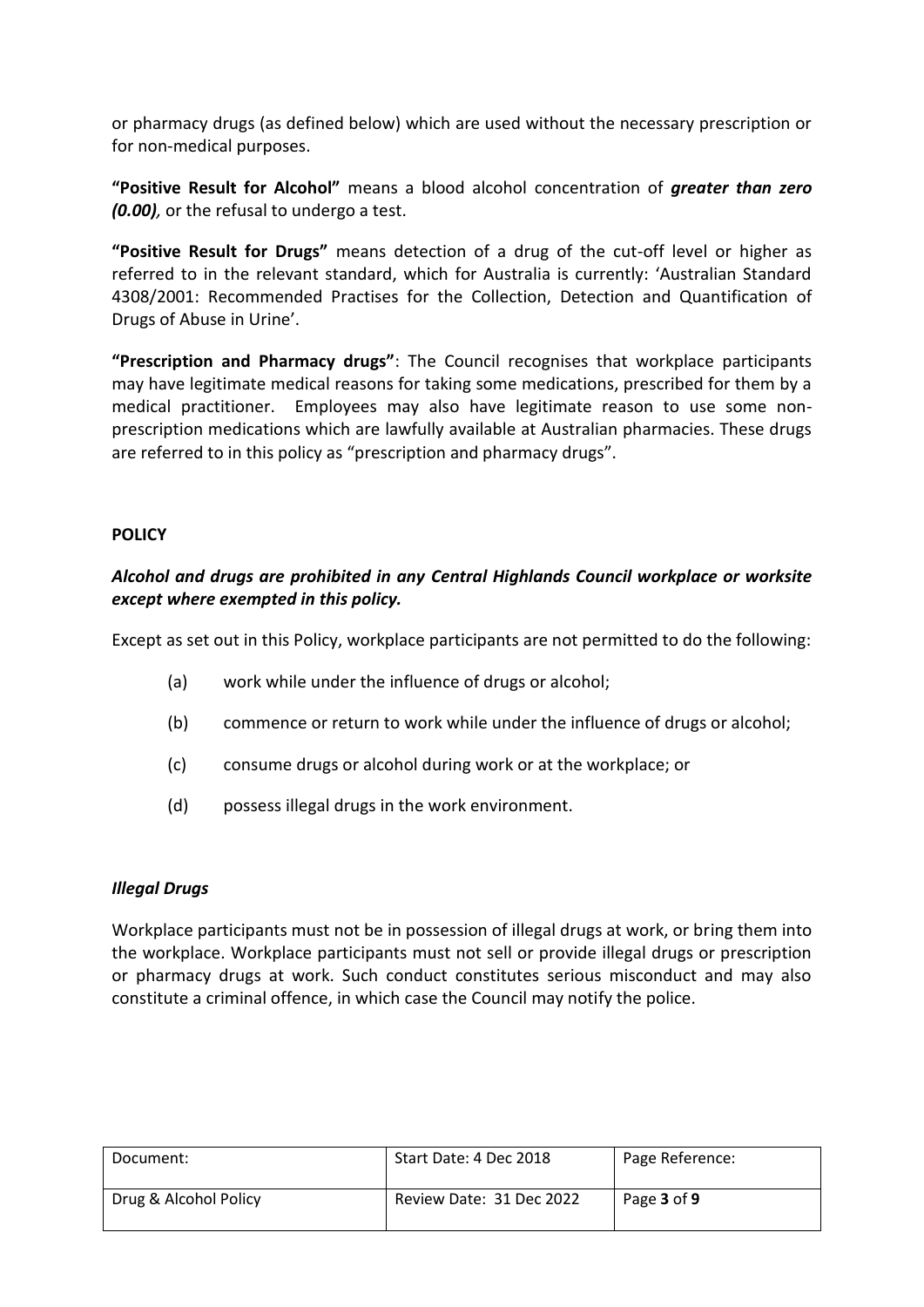# *Prescription and Pharmacy Drugs*

Where a workplace participant is taking prescription or pharmacy drugs for medical purposes, the workplace participant will not breach this Policy by attending work, if:

(a) The workplace participant takes the prescription and pharmacy drugs in accordance with the instructions of their medical practitioner and normal directions applying to the use of those drugs;

(b) The workplace participants does not misuse or abuse prescription or pharmacy drugs;

(c) The workplace participant informs him/herself of the impact of consumption alcohol on prescription and pharmacy drugs and they limit consumption accordingly;

(d) The workplace participant checks with their medical practitioner or pharmacist about the effect of the drug on their ability to drive vehicles, operate machinery and safely perform their normal work duties. If a workplace participant's ability to perform work safely is affected, or could be affected, the workplace participant should obtain this advice in writing from the medical practitioner or pharmacist and provide it to the General Manager before undertaking their work after taking prescription and pharmacy drugs;

(e) Where a workplace participant is taking prescription or pharmacy drugs that contain a warning that the person should not drive a vehicle or operate machinery, the workplace participant must not drive a Council vehicle or operate machinery; and

(f) Further, if a workplace participant is taking prescription or pharmacy drugs and feels that their ability to safely drive a vehicle or operate machinery is affected, the workplace participant must not drive a Council vehicle or operate machinery and must notify their supervisor of this fact.

If the Council suspects that the workplace participant's ability to safely perform work is affected, the Council may take steps to address the issue in accordance with this Policy.

The prohibition relating to drugs will not be waived in any circumstances, except as set out above in relation to prescription and pharmacy drugs.

### *Consumption of Alcohol*

The General Manager may waive the prohibition on the consumption of alcohol in certain circumstances for special functions, for example, at a staff function, Christmas party or client functions. This waiver should be provided in writing.

# *Any alcohol kept on Council premises for any function must be kept in a locked cupboard and the key be held by the officer/person responsible for the depot or office site.*

| Document:             | Start Date: 4 Dec 2018   | Page Reference: |
|-----------------------|--------------------------|-----------------|
| Drug & Alcohol Policy | Review Date: 31 Dec 2022 | Page 4 of 9     |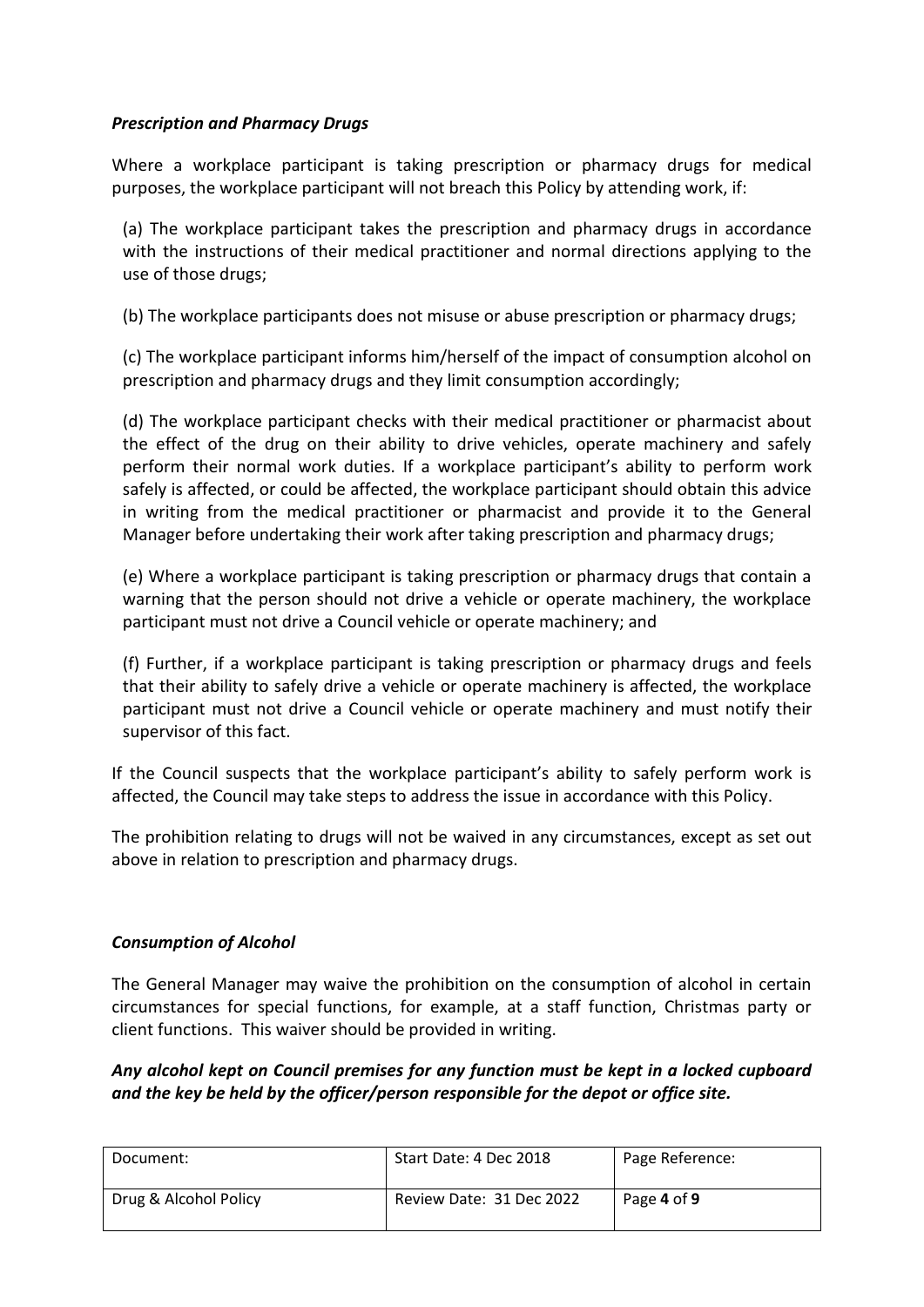Even when the General Manager waives the general prohibition on consumption of alcohol, the following restrictions continue to apply at all work-related functions:

- Workplace participants must consume alcohol responsibly;
- Workplace participants must not become inebriated or drunk. As set out above, it is a condition of waiving the prohibition on alcohol that workplace participants consume alcohol responsibly;
- Workplace participants must uphold an appropriate standard of behaviour at all times;
- The restrictions set out below in relation to Council vehicles and machinery continue to apply; and
- Workplace participants must ensure a safe means of transport from such functions. Workplace participants must not drive any vehicle if they are *assumed* over the legal blood alcohol limit. Workplace participants who do not have a means of transport should advise their supervisor or manager in order to arrange transport.

# *Alcohol and Illegal drugs*

Workplace participants must not, in any circumstance, drive a Council vehicle or operate machinery if they are under the influence of alcohol or illegal drugs.

The Council will not accept liability for any damage to a Council vehicle or equipment, an injury to another person, or damage to property caused by a workplace participant's use of a Council vehicle or its equipment while under the influence of alcohol or illegal drugs.

The workplace participant will be personally liable in such circumstances.

# *Duty of Care - Central Highlands Council Employees (including Contractors)*

*It is every employee's duty of care to notify their immediate supervisor if they believe another Central Highlands Council employee or Contractor is affected by drugs or alcohol at any Council worksite.*

# **WHAT WILL THE COUNCIL DO IF IT SUSPECTS A WORKPLACE PARTICIPANT IS AFFECTED BY DRUGS OR ALCOHOL?**

If the Council suspects on reasonable grounds that a workplace participant is under the influence of drugs or alcohol at the workplace, the Council will take the necessary steps to address the issue. Such grounds include (but are not limited to) where the workplace participant is unable to co-ordinate their actions, has red or bloodshot eyes or dilated pupils, smells of alcohol, acts contrary to their normal behaviour, or otherwise appears to be affected by drugs or alcohol.

| Document:             | Start Date: 4 Dec 2018   | Page Reference: |
|-----------------------|--------------------------|-----------------|
| Drug & Alcohol Policy | Review Date: 31 Dec 2022 | Page 5 of 9     |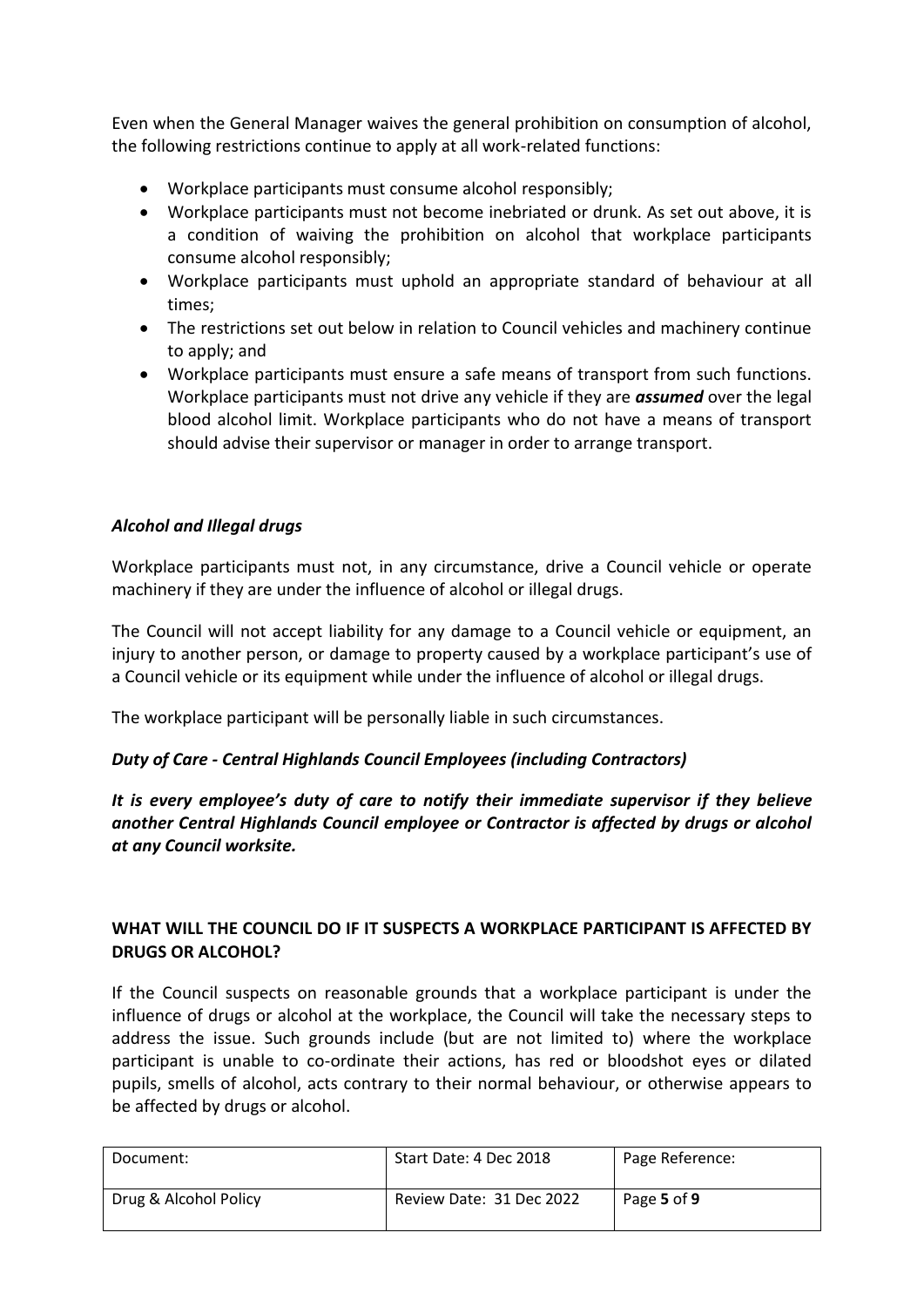In circumstances when the Council suspects a workplace participant to be under the influence of drugs or alcohol the Council may take any or all of the following actions:

- Direct the workplace participant to go home; or
- Direct the workplace participant to attend a medical practitioner and submit to a medical examination to determine whether the workplace participant is fit to safely perform their duties. The medical examination may include a drug and/or alcohol test, such as a blood test or urine test. Further in relation to prescription or pharmacy drugs, the Council may require evidence as part of the medical examination about the effects and proper usage of the drug. The workplace participant may be directed to go home following the medical examination.

If the workplace participant refuses to attend a medical examination, the workplace participant will be directed to go home. Refusal to attend a medical examination or refusal to go home constitutes a breach of this Policy and may result in action being taken against the workplace participant, as set out below under 'Breach of this Policy'.

Where a workplace participant is sent home or required to attend a medical examination, the workplace participant must report to the General Manager to discuss the incident the following working day. The Council will deal with the issue as set out below under 'Breach of this Policy'.

It should be noted that information obtained through a medical examination will not be used by the Council other than for the purposes for which it is collected. The purposes of such testing are to ensure the health and safety of workplace participants, to apply this Policy, and for disciplinary purposes.

# **WHAT WILL THE COUNCIL DO IF IT FINDS DRUGS OR ALCOHOL ON COUNCIL PREMISES?**

If the Council finds drugs or alcohol on Council premises in breach of this Policy, the Council may take any or all of the following steps:

- Investigate the matter in order to determine who is responsible, including by conducting searches;
- Require some, or all, workplace participants to undergo a medical examination in order to test for the presence of drugs or alcohol;
- Workplace participants are required to co-operate in any investigation of such matters.

Failure to co-operate or providing false information in an investigation constitutes a breach of this Policy and may result in action against the workplace participant, as set out below under 'Breach of this Policy'.

| Document:             | Start Date: 4 Dec 2018   | Page Reference: |
|-----------------------|--------------------------|-----------------|
| Drug & Alcohol Policy | Review Date: 31 Dec 2022 | Page 6 of 9     |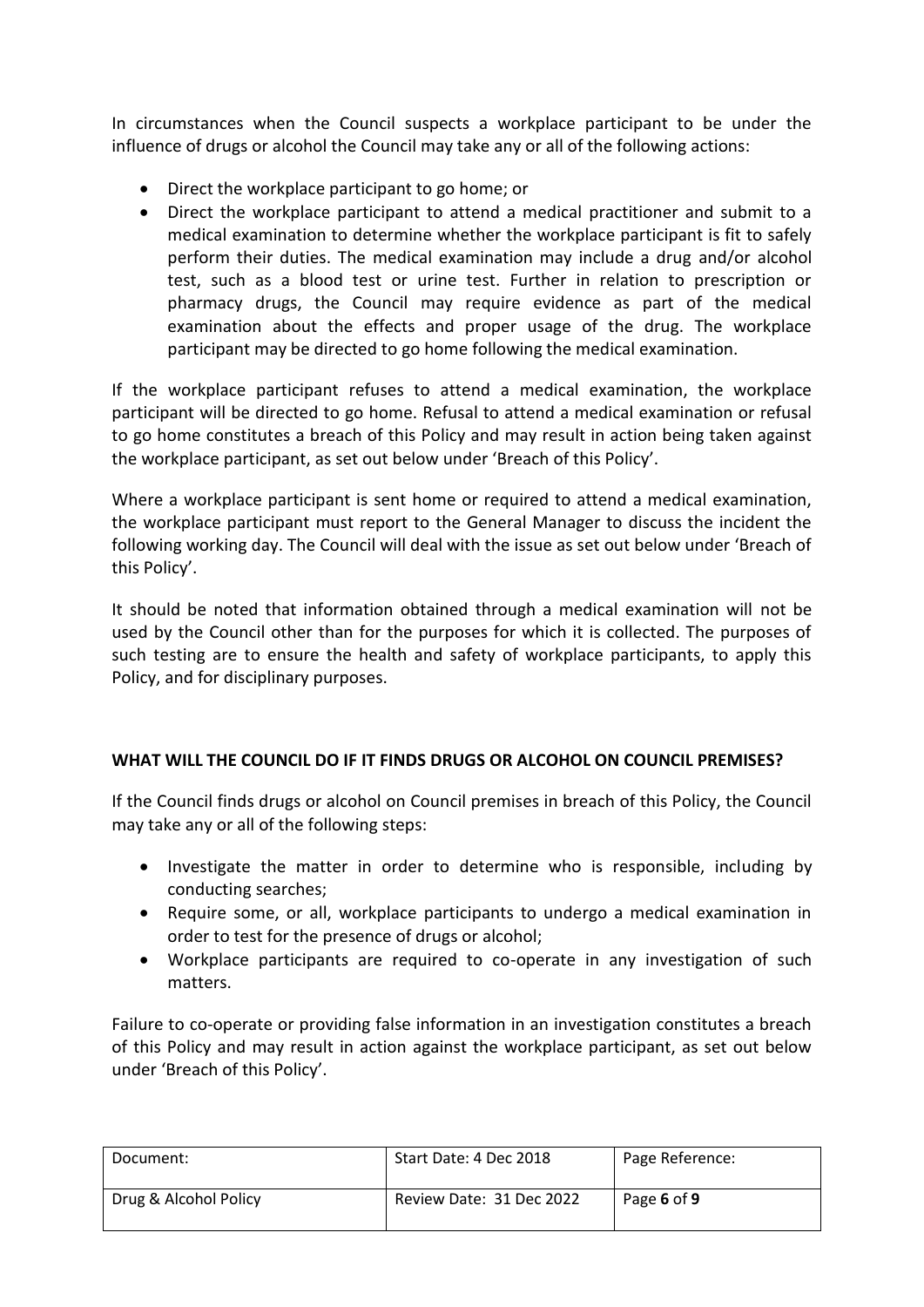# **WHAT WILL THE COUNCIL DO IF IT SUSPECTS A WORKPLACE PARTICIPANT HAS DRUGS OR ALCOHOL IN THEIR POSSESSION AT WORK?**

If the Council suspects that a workplace participant has drugs or alcohol in their possession at work, the Council may take any or all of the following steps:

- Investigate the matter to attempt to determine whether the workplace participant does have such drugs or alcohol in their possession;
- Request the workplace participant to open their locker, bag, or vehicle or to empty their pockets or jacket for the purpose of locating any drugs or alcohol. Workplace participants are expected to permit such inspection and co-operate with Council officials investigating such matters.

Workplace participants are required to co-operate in any investigation of such matters. Failure to co-operate or providing false information in an investigation may result in action being taken against the workplace participant, as set out below under 'Breach of this Policy'.

# **BREACH OF THIS POLICY**

If an employee is found to have breached this Policy, they will be subjected to disciplinary action. The type and severity of the disciplinary action will depend upon the circumstances of the case and the seriousness of the breach. In serious cases, this may include termination of employment.

Examples of disciplinary action that may be taken include (but are not limited to):

- counselling;
- a formal warning;
- demotion;
- transfer to another area;
- suspension: and
- termination of employment.

Agents or contractors (including temporary contractors) of the Council who are found to have breached this Policy may have their contracts with the Council terminated or not renewed.

In circumstances where a workplace participant's behaviour or conduct may involve a breach of any Australian law, the Council may notify the police.

| Document:             | Start Date: 4 Dec 2018   | Page Reference: |
|-----------------------|--------------------------|-----------------|
| Drug & Alcohol Policy | Review Date: 31 Dec 2022 | Page 7 of 9     |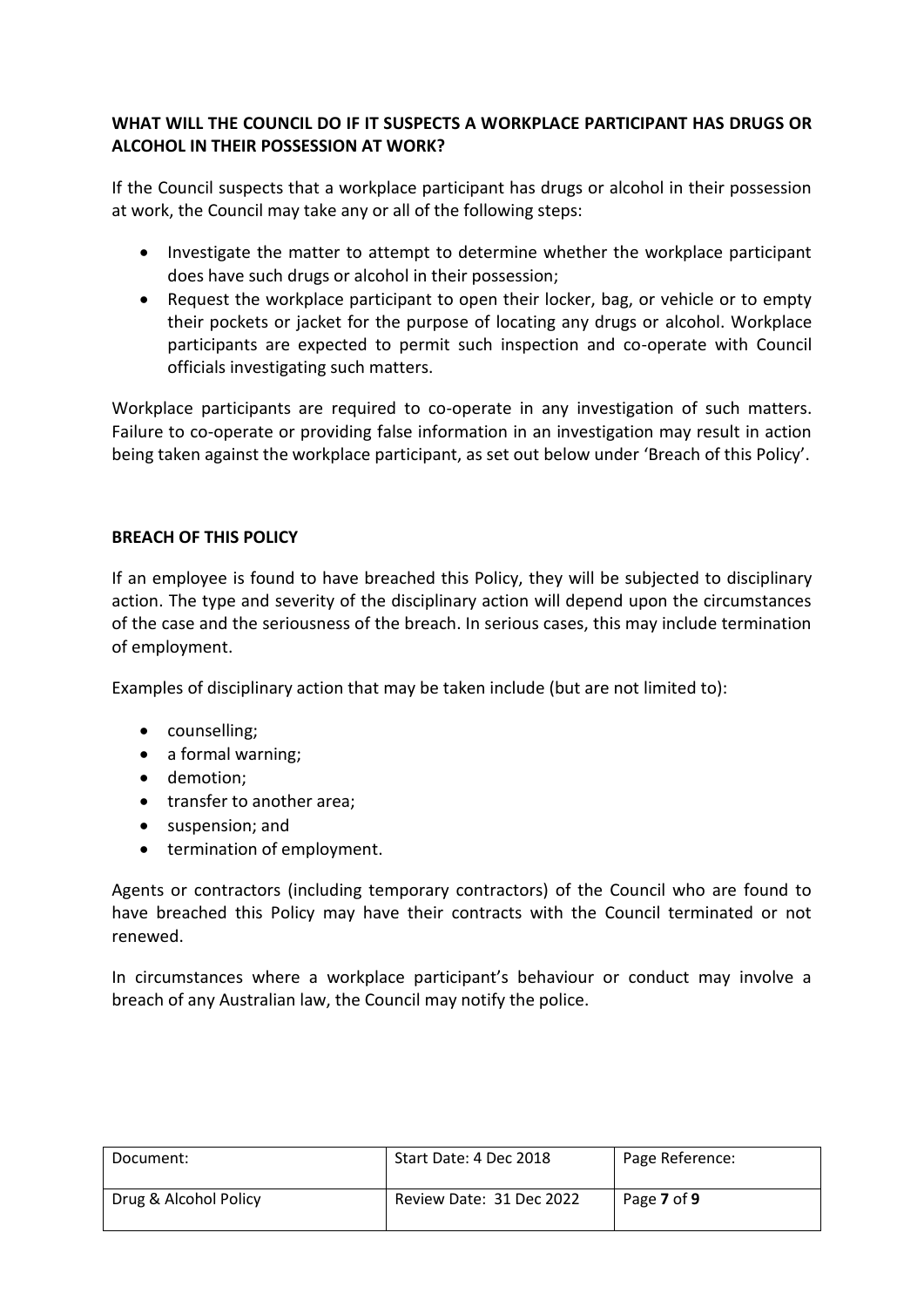## **ACCESS TO POLICY**

The contents of this Policy are an accurate reflection of the conditions applying to drugs and alcohol at work. This Policy does not form part of any contract between you and the Council.

If a workplace participant is unsure about any matter covered by this Policy, they should seek the assistance of the General Manager.

Please complete the Workplace Participant Acknowledgement. Once signed, the page should be returned to the General Manager.

| Document:             | Start Date: 4 Dec 2018   | Page Reference: |
|-----------------------|--------------------------|-----------------|
| Drug & Alcohol Policy | Review Date: 31 Dec 2022 | Page 8 of 9     |